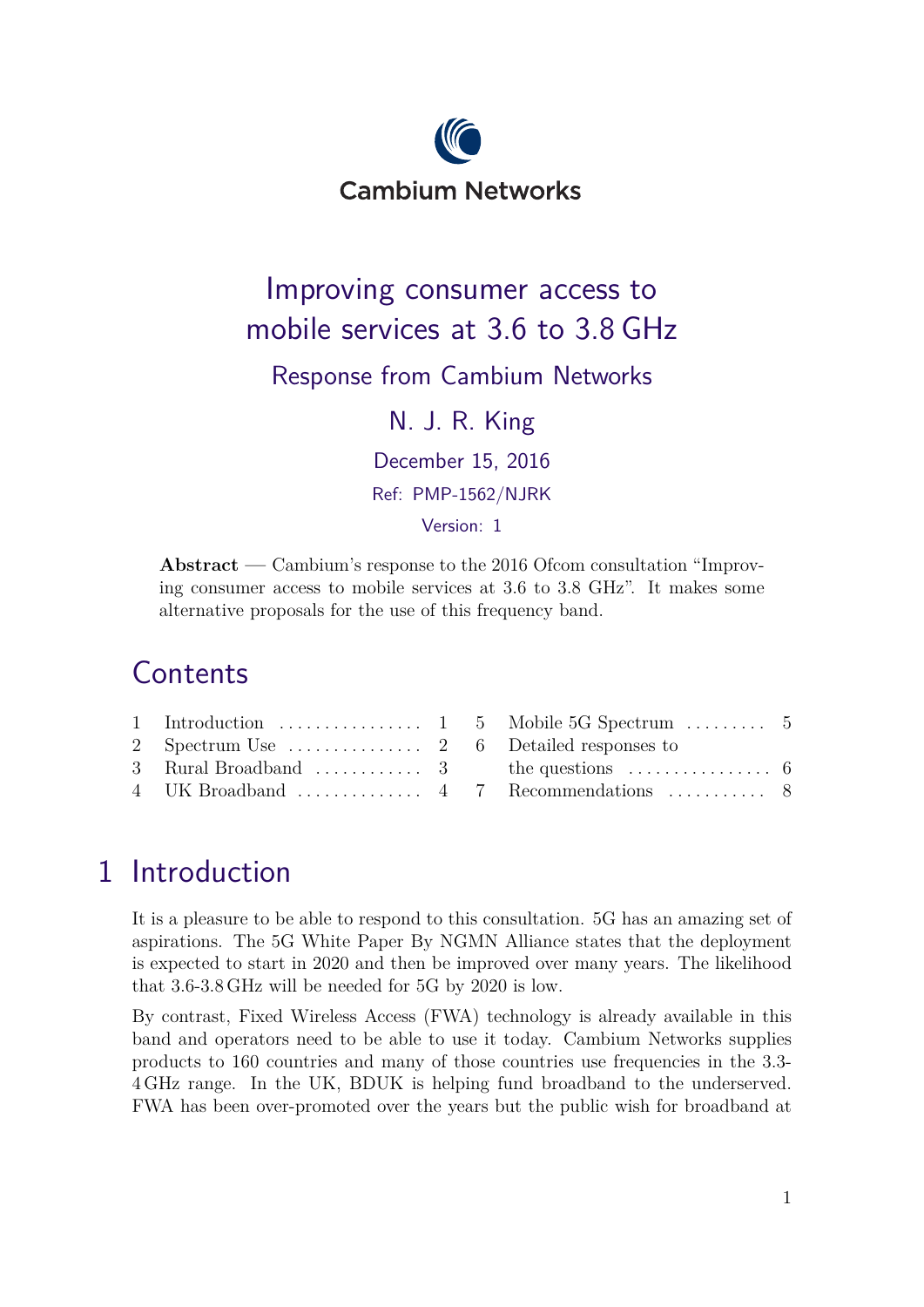<span id="page-1-0"></span>home and on the move is increasing markedly.<sup>1</sup> The ability for broadband to be supplied to rural areas by wireline is poor and there is a big opportunity, currently supported by companies like Airband, to provide broadband by wireless to places in the South West of England. This situation is repeated nationally.

These companies are using the 5.8 GHz lightly licensed band since that is the only band available to them. There are many areas of the UK that would benefit from FWA in the 3.6-3.8 GHz band. Since higher powers are available and the frequency is lower, the distance and penetration through trees is much better. Consequently the cost of reaching smaller communities that may be shielded by trees is reduced through the use of fewer basestations.

The technologies in use are LTE, WiFi and proprietary. Unlike mobile, FWA operators are already deploying Massive MIMO and getting delivered spectral efficiencies of 2.2 Gbps peak and 900 Mbps average in 40 MHz bandwidths  $(22 b/s/Hz)$  from a four sectored base site.

Interestingly, the 5G White Paper does not ask for 3.5 GHz spectrum but rather >6 GHz for higher capacity. Nevertheless, I am sure that the mobile operators are pushing Ofcom for 3.6-3.8GHz spectrum availability. What is the solution to these competing demands from mobile and fixed? It is clear that the mobile demand for these high frequencies is for lower distances typically required to cover high streets, stations and stadiums where large crowds are gathered. The FWA need for this band is for rural areas. It is clear that the band can be used for both purposes, to provide mobile coverage in cities and FWA coverage in rural areas. There is little overlap between operators. FWA operators tend to be regional and so a national license is not appropriate, as demonstrated by UK Broadband.

In section 2 the optimum use of spectrum is considered. [Section 3](#page-2-0) considers the success of rural broadband in the UK. [Section 4](#page-3-0) considers the success or otherwise of the UK Broadband license. [Section 5](#page-4-0) considers the case for mobile's need to use this band. [Section 6](#page-5-0) answers the specific questions.

This response to the consultation will concentrate on rural broadband and alternatives for the proposed options which Cambium believes are in the national interest.

## 2 Spectrum Use

As a background let me propose some directions for spectrum use which should provide us with guidance on how to proceed.

 $1$  The village of Rattery in Devon has 92 out of 207 properties requiring much better and more reliable broadband.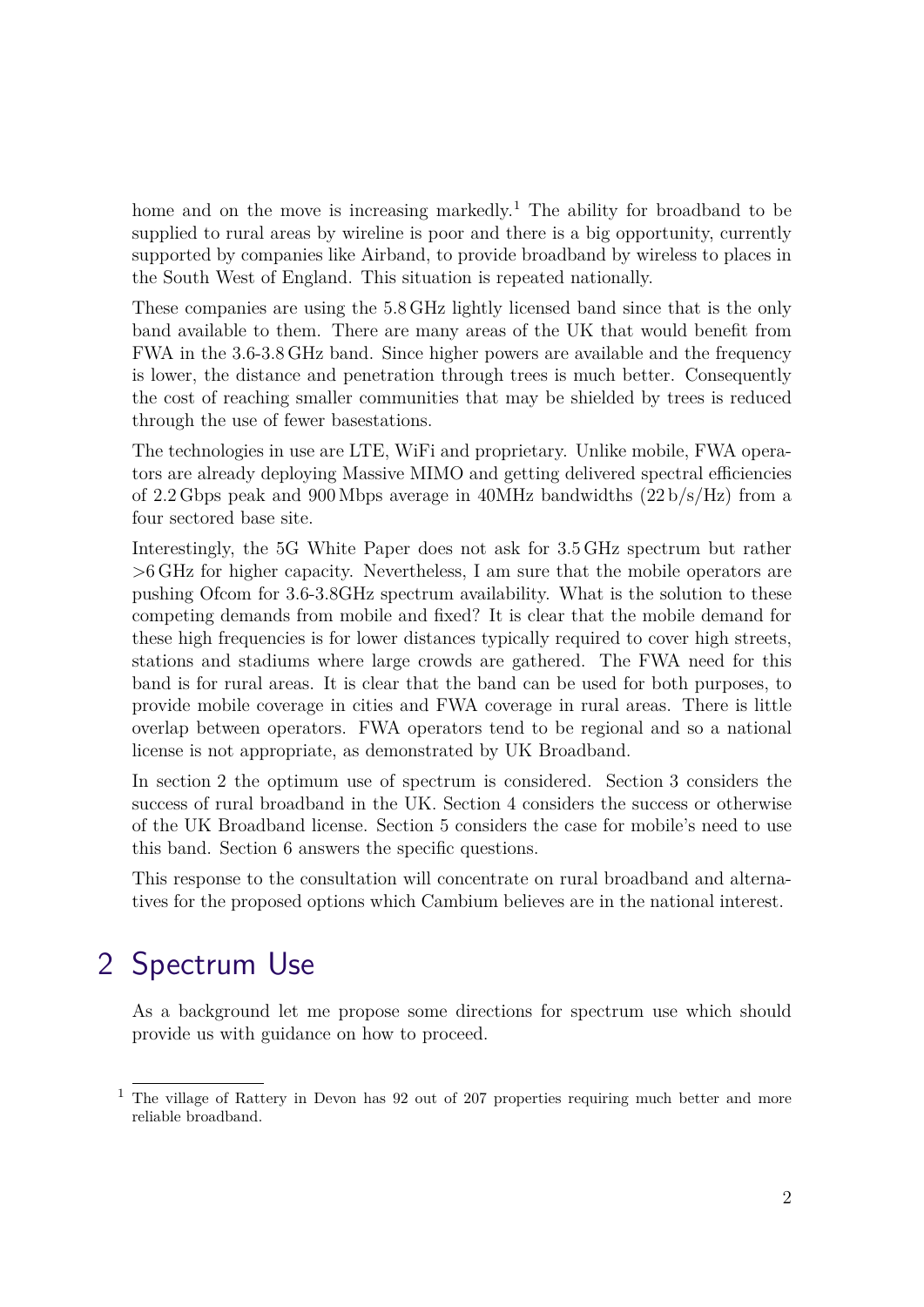- <span id="page-2-0"></span>Long links  $(>30 \text{ miles})$  are best served by fibre where possible. When wireless is required, 6 to 8 GHz should be preferred. This is because, relative to 3 GHz:
	- − the rain fading is negligible,
	- − the fading due to ducting is little different,
	- − antenna gain is increased by about 12 dB, while path loss only increases by 6 dB, giving a net gain of 6 dB,
	- − the available bandwidths are wider, and
	- − frequency reuse is better because of higher antenna gains.
- Rural broadband works well at 3.4 to 3.8 GHz. At these frequencies medium powers are generally available and low cost components may be used. These frequencies have been made available for rural broadband in many countries.
- Rural works in 5.15 to 5.9 GHz since WiFi has enabled low cost components and a common band use throughout the world, however there are disadvantages:
	- − the regulations are for relatively low power, and
	- − the need for radar detection and avoidance.
- Mobile works best at 800 MHz because of the limited gain of mobile antennas. Bandwidth availability has been pushing up the frequency particularly for short range work such as small cells, where line-of-sight down small lengths of street and stations have enabled a greater penetration of data. Mobile also work well indoors at higher frequencies.

Precious spectrum should not normally be used for communication between two fixed points unless there is a great efficiency by doing so. Rural broadband is one such example where there is a need to get from one point of presence to many others, often more than 100. Efficiencies are gained by shared use of the spectrum either simply by TDMA or in a more efficient manner by the use of  $MU-MIMO<sup>2</sup>$ . These efficiencies enable a single base site to achieve up to  $30 b/s/Hz$ . Connection by copper (fibre to the cabinet) is generally uneconomic in these locations. A base site can be set up for less than  $\approx$ £20k to serve 100 homes and the connection of each home can usually be achieved for less than  $\approx$ £300.

#### 3 Rural Broadband

WISPs are the main providers of rural broadband around the world. The WISP industry has not been very successful in the UK due in part to the following:

 $2$  Multi-user MIMO is a system by which different streams of data are transmitted from the base site to multiple subscribers simultaneously.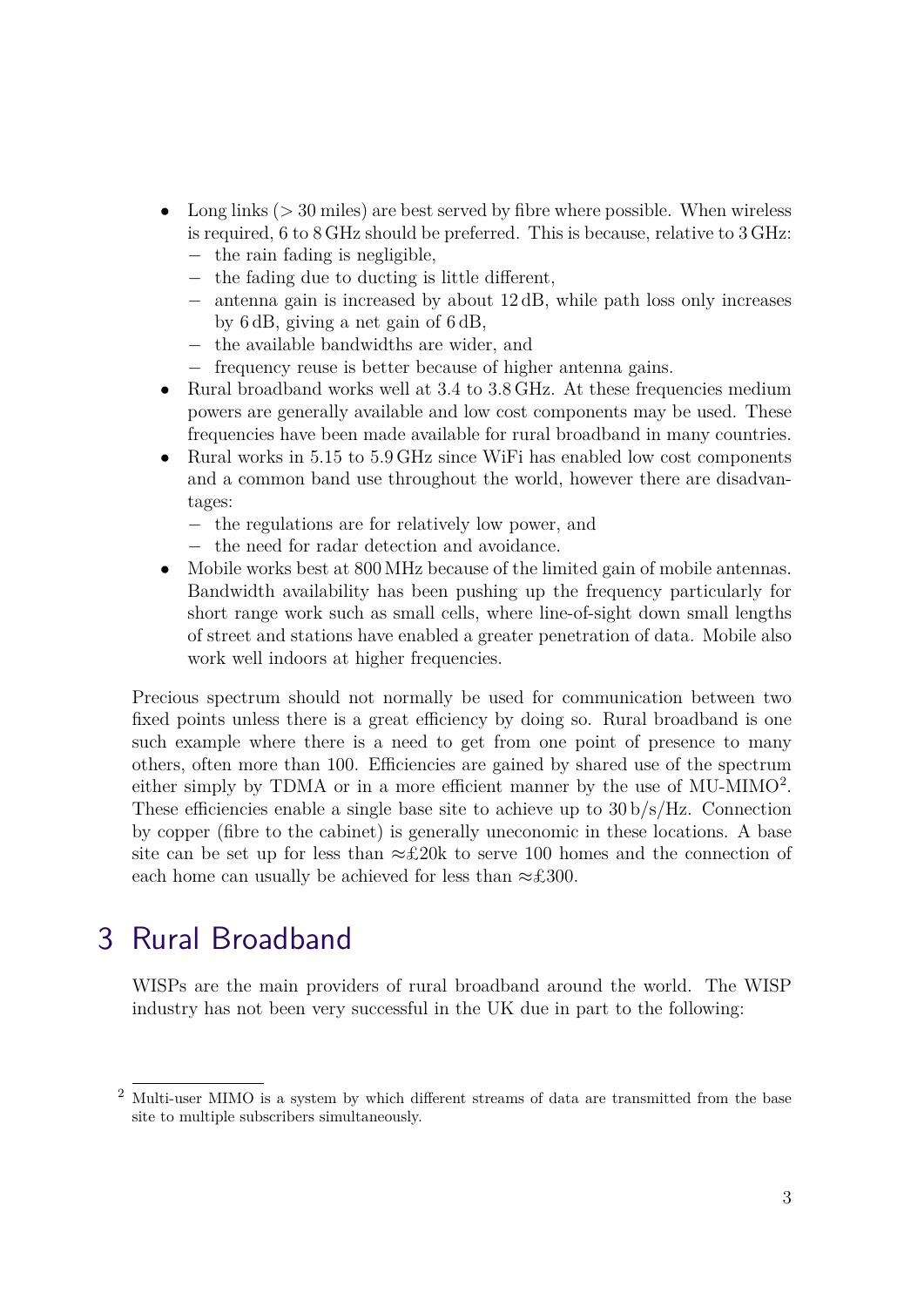- <span id="page-3-0"></span>• ADSL coverage has been good enough from BT because there is universal coverage of telephony and most houses are less than 4 km to the cabinet giving  $\approx$  2 Mbps,
- BT's anti-competitive practices. Whenever a WISP has started up BT has suddenly found a way to provide service when previously it was unable to,
- UK Broadband have been unable or unwilling to make effective use of the existing 3.5 GHz license. We note that they have not deployed nationally, or in any rural locations, and they have not responded to the rural contracts offered by BDUK/Connecting Devon and Somerset. We believe that this does not arise from any lack of demand, or from any fundamental limitation of the available technology, but rather from a lack of enterprise on the part of the company.
- lack of willingness of investors because of:
	- − business failure of Ionica,
	- − the expectation of broadband being delivered by wireless in 2000 which did not materialise.
- low power availability of  $5$  GHz Spectrum

The economics for UK WISPs has now improved because:

- customers are demanding higher speeds than achievable over ADSL,
- wireless technology can deliver higher speeds at low cost
- government subsidies for rural broadband are available

There are other countries where WISPs have been very successful. Examples include USA, Italy, Poland, Hungary and Canada. In most of these countries there has been a mix of licensed frequencies, lightly licensed and unlicensed at 900 MHz, 3.5 and 5 GHz. In order to finally deliver to all properties in the UK, WISPs will need availability of spectrum not simply at 5 GHz but also at 3.5 GHz.

#### 4 UK Broadband

168 MHz of spectrum nationally licensed to one operator, UK Broadband, has not delivered the anticipated benefits. UK Broadband should not be allowed to continue with the license for a significant piece of valuable spectrum unless they can demonstrate the ability to use it more effectively, or to share the spectrum with other operators who are better placed to provide a service to the public. In thirteen years the coverage achieved is  $0.1\%$ <sup>3</sup> and the number of subscribers is about 10k.

 $3$  Cambium's estimate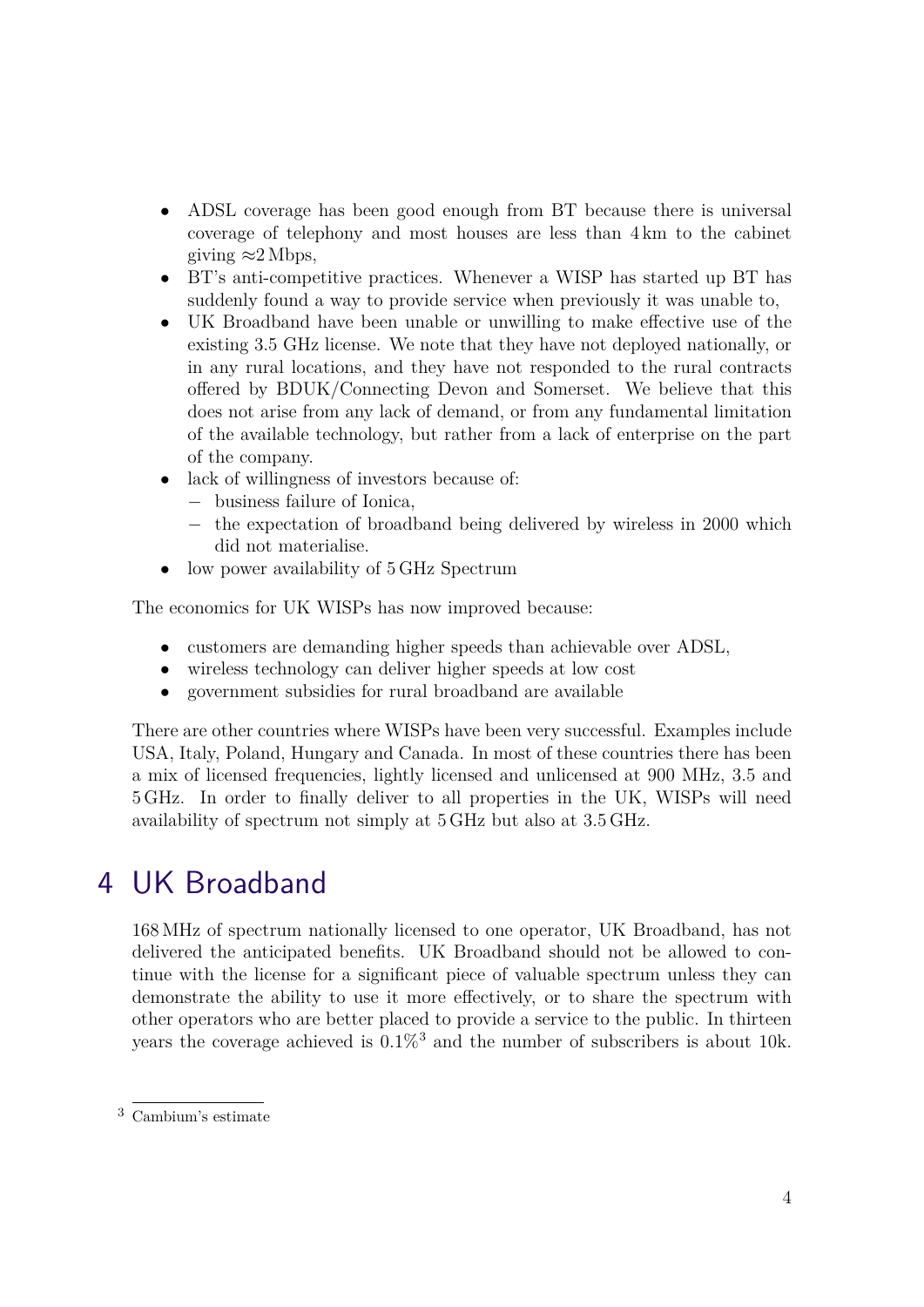<span id="page-4-0"></span>The opportunity lost to the nation is extremely disappointing and urgent action is needed to ensure that the present state of affairs does not persist.

The spectrum should be re-farmed to those that will use it. Since the government is investing money in rural broadband this spectrum should be leased under favourable terms to companies who will provide coverage to an area. The cost of delivery to Dartmoor and Exmoor would have been substantially reduced if Airband had been allowed to use this spectrum. They are using 5.8 GHz because that is the only spectrum available to them. Higher power and lower frequency would have enabled them to achieve longer ranges, which would have substantially lowered the cost and reduced the number of masts required in this environmentally sensitive area.

## 5 Mobile 5G Spectrum

The case for providing this spectrum for 5G mobile may not be as strong as has been considered. Clearly the case has been made to Ofcom by very well funded mobile operators. However, it is Ofcom's job to take a balanced view of the benefits of the various options to businesses and the public.

The mobile industry is ensuring that the spectrum is available at the earliest possible moment in order to make it easy for them to plan. We need to consider whether efficient use of the spectrum has already been achieved and also whether 3.6 GHz deployment will be as Ofcom have suggested. The 5G White Paper by NGMN Alliance does not ask for 3.5 GHz spectrum.

Cambium believes that ranges for 3.6 GHz mobile deployment will be low and generally line-of-sight. The requirement is for increased delivery of bandwidth in city centres, stadia and stations where large groups are gathered. The coverage of 3G and 4G mobile is not yet universal. 4G has not been deployed yet to the limit of its technological capability. The majority of mobile phones sold today have the capability to be deployed using MU-MIMO, however, I do not believe that there are any production deployments which use MU-MIMO. In principle the current technology enables eight times the density to be delivered using 8x8. By contrast, Fixed Wireless Access has been delivering broadband using 2x2 for 6 years and for a few months has been deploying 14x14 MU-MIMO in the 5 GHz bands.

Mobile operators have not yet used the full capability of the 4G system so granting nationwide licenses in the 3.6-3.8 GHz band is not justified when there are other operators ready to use these frequencies today.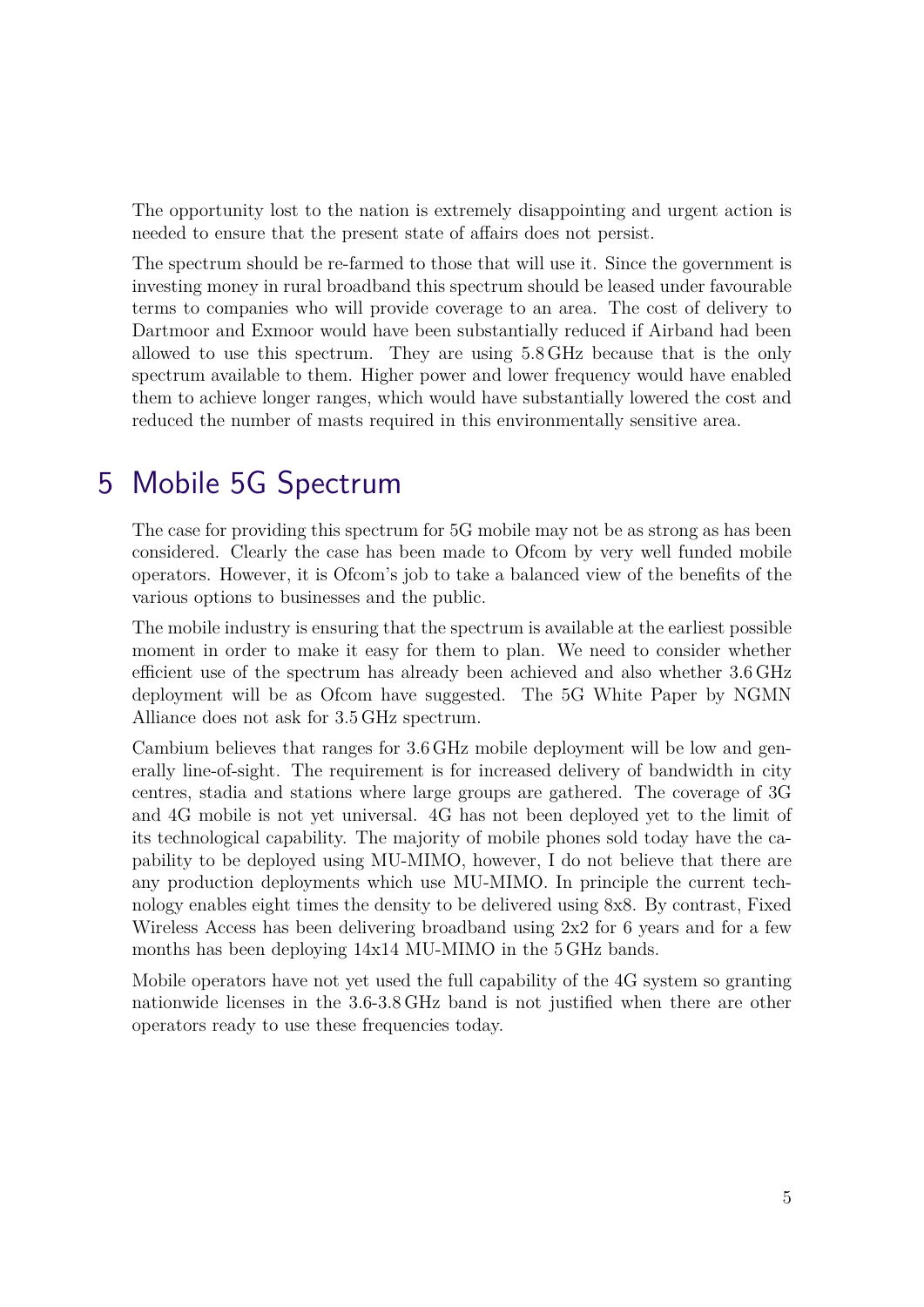### <span id="page-5-0"></span>6 Detailed responses to the questions

**Question 1** Do you have any comments on the use of the 3.6 to 3.8 GHz band by existing services?

My comments are;

- Consideration has not been given to using this band for Fixed Wireless Access. [Section 2](#page-1-0) highlights that this band of frequencies is particularly useful and economical for Fixed Wireless Access.
- UK Broadband have made very inefficient use of their national license to operate in this band (see [section 4](#page-3-0)). In nine years they have used the spectrum to cover 0.1% of the land area of the nation. They should have the rest of the nation taken away under a "use it or lose it" method.
- Fixed links in this band are squandering the spectrum either by not using the available fibre, or by not going up in frequency to 6 to 8 GHz which is more efficient. Normally one of these links could be moved up in frequency for less than £20k. As described in the paper, this would free a huge tract of land for much more efficient rural broadband use.

**Question 2** Do you agree with our identification of a trend towards the use of mobile in the 3.6 to 3.8 GHz band?

No — although mobile can use very short range high bandwidth services in this band, these will be located in city centres, not in suburban or rural. The basics of propagation ensure this. Mobile operators continue to make a spectrum grab for higher and higher frequencies rather than using the lower frequencies more efficiently. For example, LTE phones support the use of MU-MIMO which could increase spectral efficiency by a factor of three or more. The base stations that make use of this technology are almost non existent. Instead they are arguing that without spectrum they cannot deliver the higher bandwidth services. There may be a case for using this spectrum eventually in stadia and at stations and town centres, however technology will come to their aid in the form of Massive MU-MIMO and WiFi support.

**Question 3** Do you agree with our high level proposal to make 116 MHz within the 3.6 to 3.8 GHz band available for mobile and 5G services, bearing in mind our statutory duties and the high level trends we have identified?

 $No \rightarrow$ :

• mobile operators have not yet used the lower frequency bands efficiently, and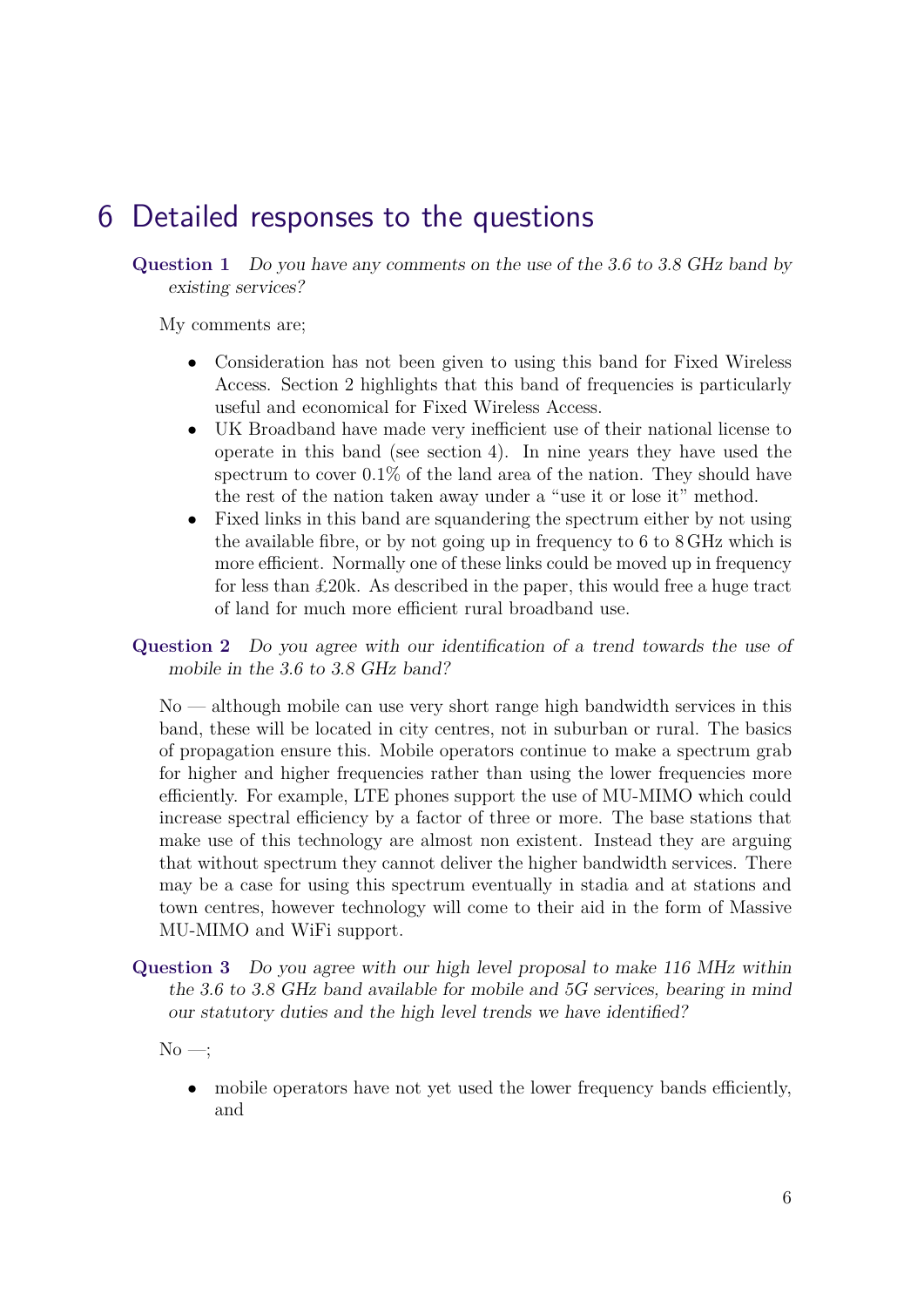- the propagation of these frequencies to mobile devices limits their use short ranges and line-of-sight this implies that their use will be in town centres, stations and stadia where crowds congregate.
- **Question 4** Do you agree with our general approach regarding spectrum currently licensed to UK Broadband?

No - UK Broadband should be penalised on the grounds of "use it or lose it". The area of the nation where UK Broadband operate is less than 0.1% of the nation. (See [section 4](#page-3-0) for more information)

**Question 5** Do you agree with our assumptions, methodology, and conclusions with regards to potential coexistence between mobile and existing fixed links and satellite earth stations? Please refer to annex 5 for further details.

Two comments;

- mobile systems should not be allowed to operate macro sites on these frequencies. They should be restricted to low level base sites which will reduce the pollution of the spectrum for earth stations and rural broadband, and
- some fixed links should be pushed towards fibre connectivity.<sup>4</sup>
- Cambium believes that satellite users should be encouraged to reduce the number of earth stations on the basis that all of the data could be received at a smaller number of sites and the data could be distributed by fibre which already connects to each of the sites. The communities that would be affected could be reduced substantially without any effect on the customers of the satellite services.

**Question 6** Do you have a view on any of the two options we identified?

- Cambium believes that some fixed users should be removed where it is convenient to replace with fibre connectivity. In trying to answer this question I found that one fixed link has already been removed in South Devon. Maybe there are others which should be removed such as the London ones.
- Cambium suspects that satellite users should gain priority on a non interference basis.

<sup>&</sup>lt;sup>4</sup> One example is between Ivybridge and Beacon Hill where the link has been removed since the publication of the consultation. Since the television relay mast is still used at Ivybridge Cambium assumes that either the frequency was changed or the mast has fibre connectivity.